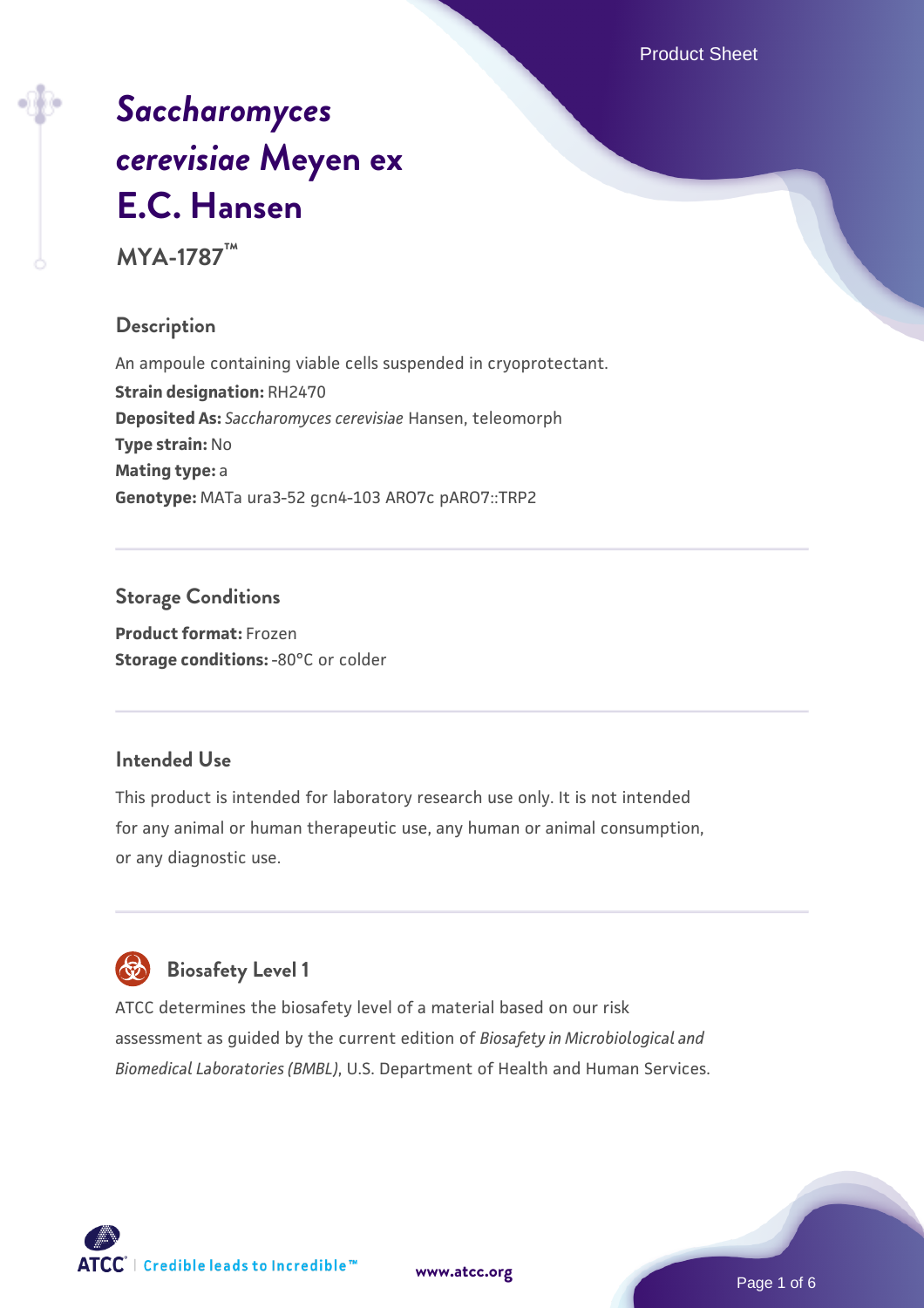#### **[Saccharomyces cerevisiae](https://www.atcc.org/products/mya-1787)** [Meyen ex E.C. Hansen](https://www.atcc.org/products/mya-1787) **MYA-1787**

It is your responsibility to understand the hazards associated with the material per your organization's policies and procedures as well as any other applicable regulations as enforced by your local or national agencies.

ATCC highly recommends that appropriate personal protective equipment is always used when handling vials. For cultures that require storage in liquid nitrogen, it is important to note that some vials may leak when submersed in liquid nitrogen and will slowly fill with liquid nitrogen. Upon thawing, the conversion of the liquid nitrogen back to its gas phase may result in the vial exploding or blowing off its cap with dangerous force creating flying debris. Unless necessary, ATCC recommends that these cultures be stored in the vapor phase of liquid nitrogen rather than submersed in liquid nitrogen.

#### **Certificate of Analysis**

For batch-specific test results, refer to the applicable certificate of analysis that can be found at www.atcc.org.

#### **Growth Conditions**

**Medium:**  [ATCC Medium 1245: YEPD](https://www.atcc.org/-/media/product-assets/documents/microbial-media-formulations/1/2/4/5/atcc-medium-1245.pdf?rev=705ca55d1b6f490a808a965d5c072196) **Temperature:** 25°C **Incubation:** requires uracil

#### **Handling Procedures**

**Frozen ampoules** packed in dry ice should either be thawed immediately or

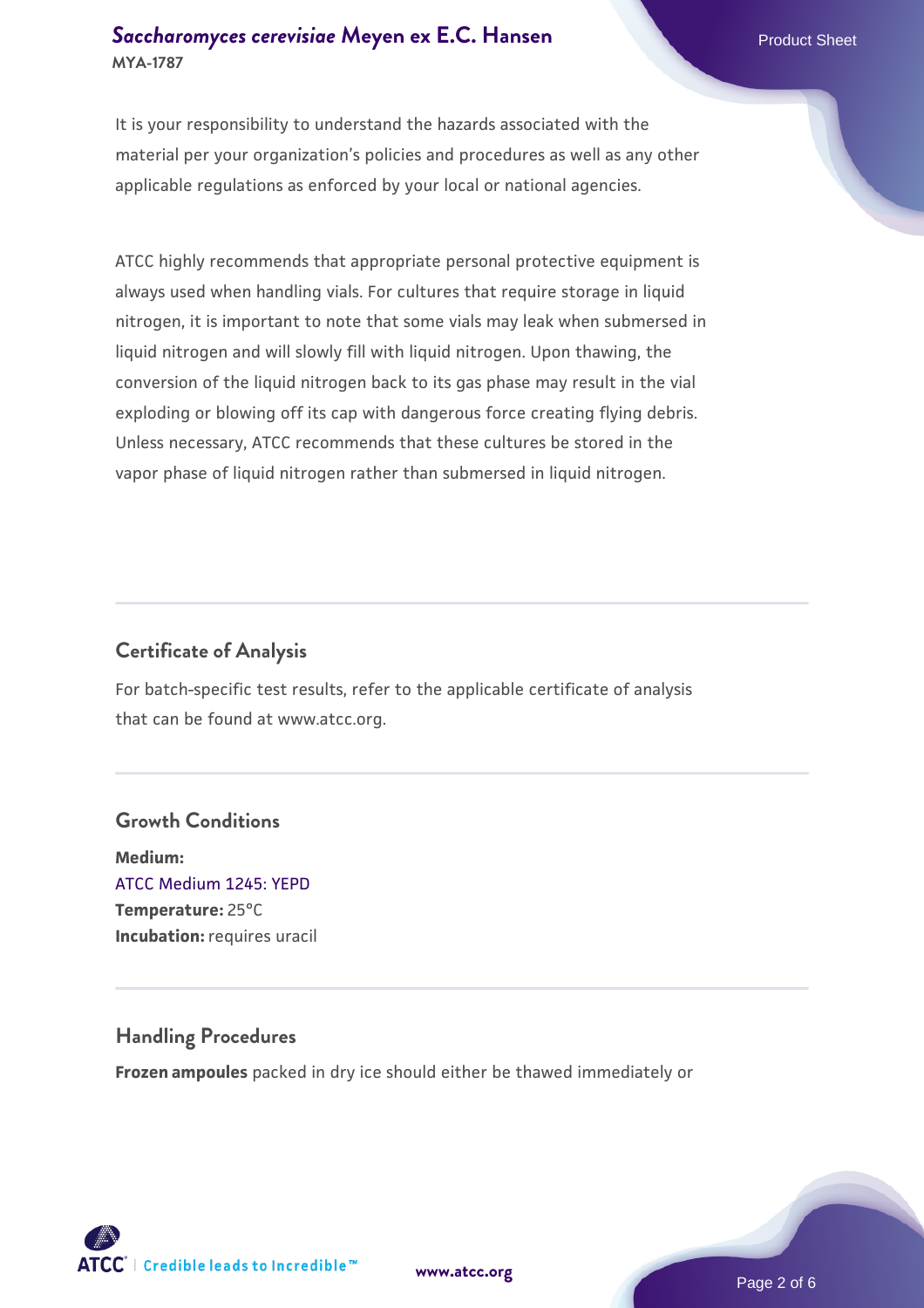#### **[Saccharomyces cerevisiae](https://www.atcc.org/products/mya-1787)** [Meyen ex E.C. Hansen](https://www.atcc.org/products/mya-1787) **MYA-1787**

stored in liquid nitrogen. If liquid nitrogen storage facilities are not available, frozen ampoules may be stored at or below -70°C for approximately one week. **Do not under any circumstance store frozen ampoules at refrigerator freezer temperatures (generally -20°C)**. Storage of frozen material at this temperature will result in the death of the culture.

- 1. To thaw a frozen ampoule, place in a **25°C to 30°C** water bath, until just thawed **(approximately 5 minutes)**. Immerse the ampoule just sufficient to cover the frozen material. Do not agitate the ampoule.
- 2. Immediately after thawing, wipe down ampoule with 70% ethanol and aseptically transfer at least 50 µL (or 2-3 agar cubes) of the content onto a plate or broth with medium recommended.
- 3. Incubate the inoculum/strain at the temperature and conditions recommended.
- 4. Inspect for growth of the inoculum/strain regularly for up to 4 weeks. The time necessary for significant growth will vary from strain to strain.

#### **Notes**

Additional information on this culture is available on the ATCC web site at www.atcc.org.

## **Material Citation**

If use of this material results in a scientific publication, please cite the material in the following manner: *Saccharomyces cerevisiae* Meyen ex E.C. Hansen (ATCC MYA-1787)

### **References**

References and other information relating to this material are available at www.atcc.org.

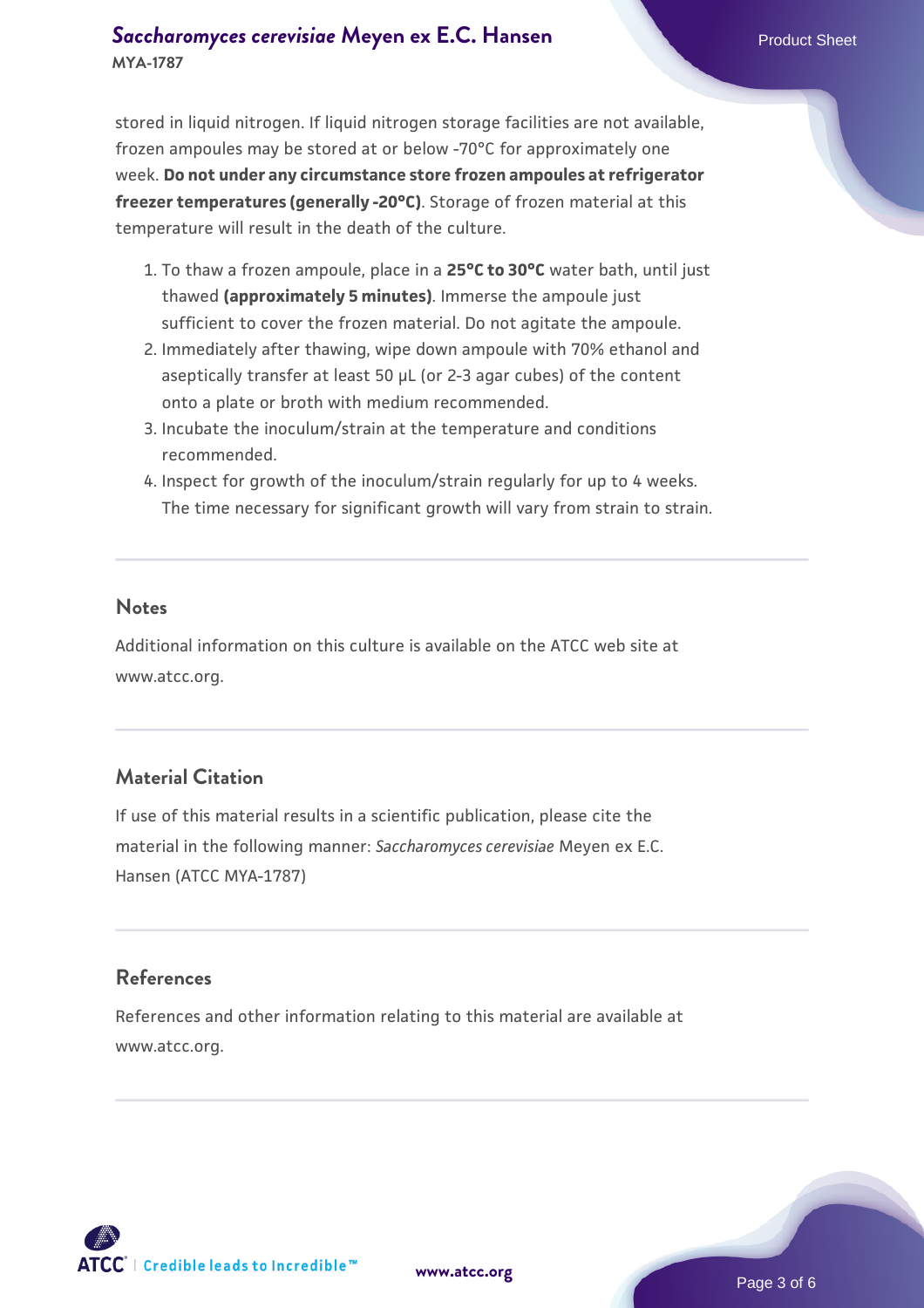#### **Warranty**

The product is provided 'AS IS' and the viability of ATCC® products is warranted for 30 days from the date of shipment, provided that the customer has stored and handled the product according to the information included on the product information sheet, website, and Certificate of Analysis. For living cultures, ATCC lists the media formulation and reagents that have been found to be effective for the product. While other unspecified media and reagents may also produce satisfactory results, a change in the ATCC and/or depositor-recommended protocols may affect the recovery, growth, and/or function of the product. If an alternative medium formulation or reagent is used, the ATCC warranty for viability is no longer valid. Except as expressly set forth herein, no other warranties of any kind are provided, express or implied, including, but not limited to, any implied warranties of merchantability, fitness for a particular purpose, manufacture according to cGMP standards, typicality, safety, accuracy, and/or noninfringement.

#### **Disclaimers**

This product is intended for laboratory research use only. It is not intended for any animal or human therapeutic use, any human or animal consumption, or any diagnostic use. Any proposed commercial use is prohibited without a license from ATCC.

While ATCC uses reasonable efforts to include accurate and up-to-date information on this product sheet, ATCC makes no warranties or representations as to its accuracy. Citations from scientific literature and patents are provided for informational purposes only. ATCC does not warrant that such information has been confirmed to be accurate or complete and the customer bears the sole responsibility of confirming the accuracy and completeness of any such information.

This product is sent on the condition that the customer is responsible for and assumes all risk and responsibility in connection with the receipt, handling,



**[www.atcc.org](http://www.atcc.org)**

Page 4 of 6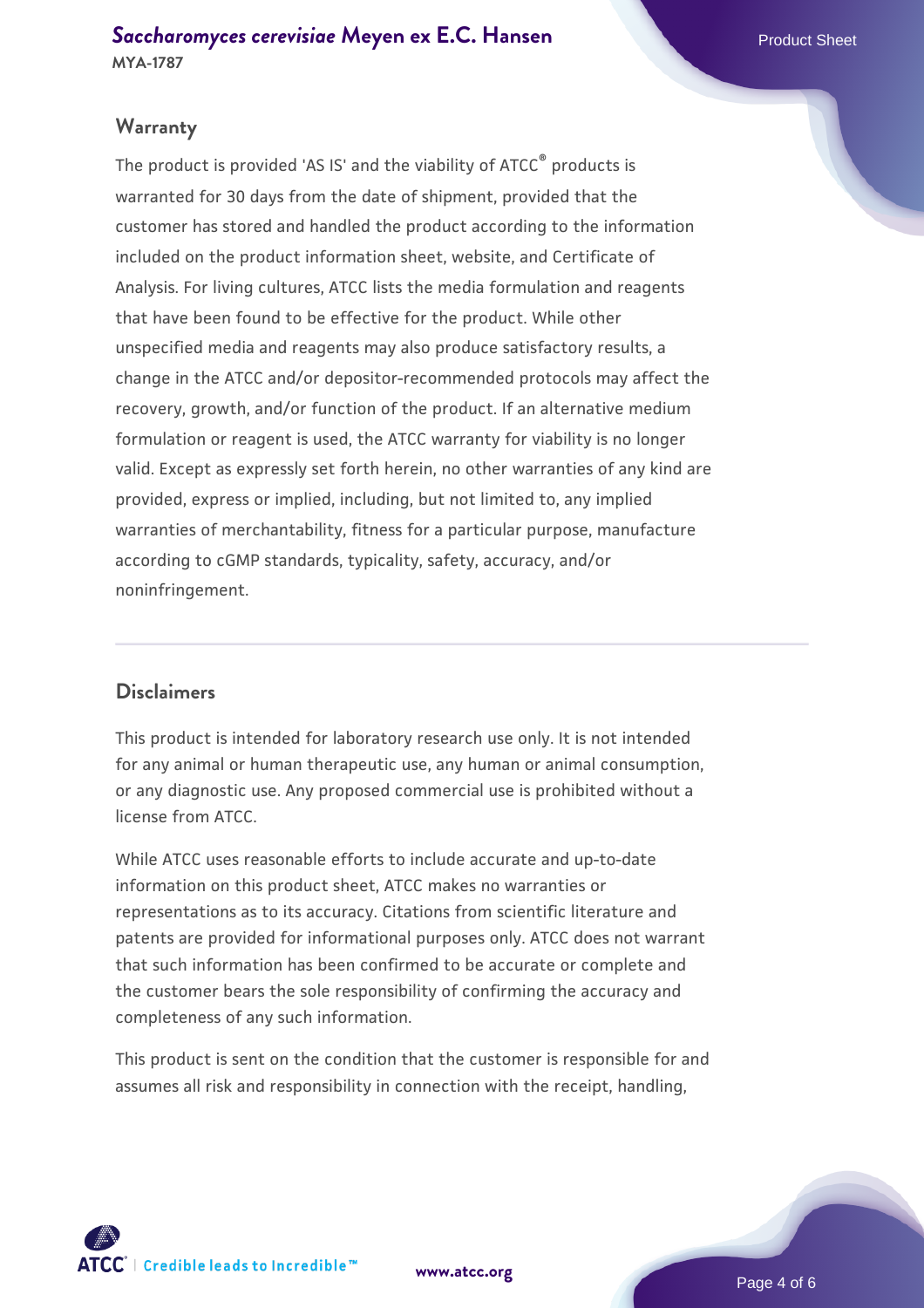storage, disposal, and use of the ATCC product including without limitation taking all appropriate safety and handling precautions to minimize health or environmental risk. As a condition of receiving the material, the customer agrees that any activity undertaken with the ATCC product and any progeny or modifications will be conducted in compliance with all applicable laws, regulations, and guidelines. This product is provided 'AS IS' with no representations or warranties whatsoever except as expressly set forth herein and in no event shall ATCC, its parents, subsidiaries, directors, officers, agents, employees, assigns, successors, and affiliates be liable for indirect, special, incidental, or consequential damages of any kind in connection with or arising out of the customer's use of the product. While reasonable effort is made to ensure authenticity and reliability of materials on deposit, ATCC is not liable for damages arising from the misidentification or misrepresentation of such materials.

Please see the material transfer agreement (MTA) for further details regarding the use of this product. The MTA is available at www.atcc.org.

#### **Copyright and Trademark Information**

© ATCC 2021. All rights reserved.

ATCC is a registered trademark of the American Type Culture Collection.

#### **Revision**

This information on this document was last updated on 2021-05-20

#### **Contact Information**

ATCC 10801 University Boulevard Manassas, VA 20110-2209 USA